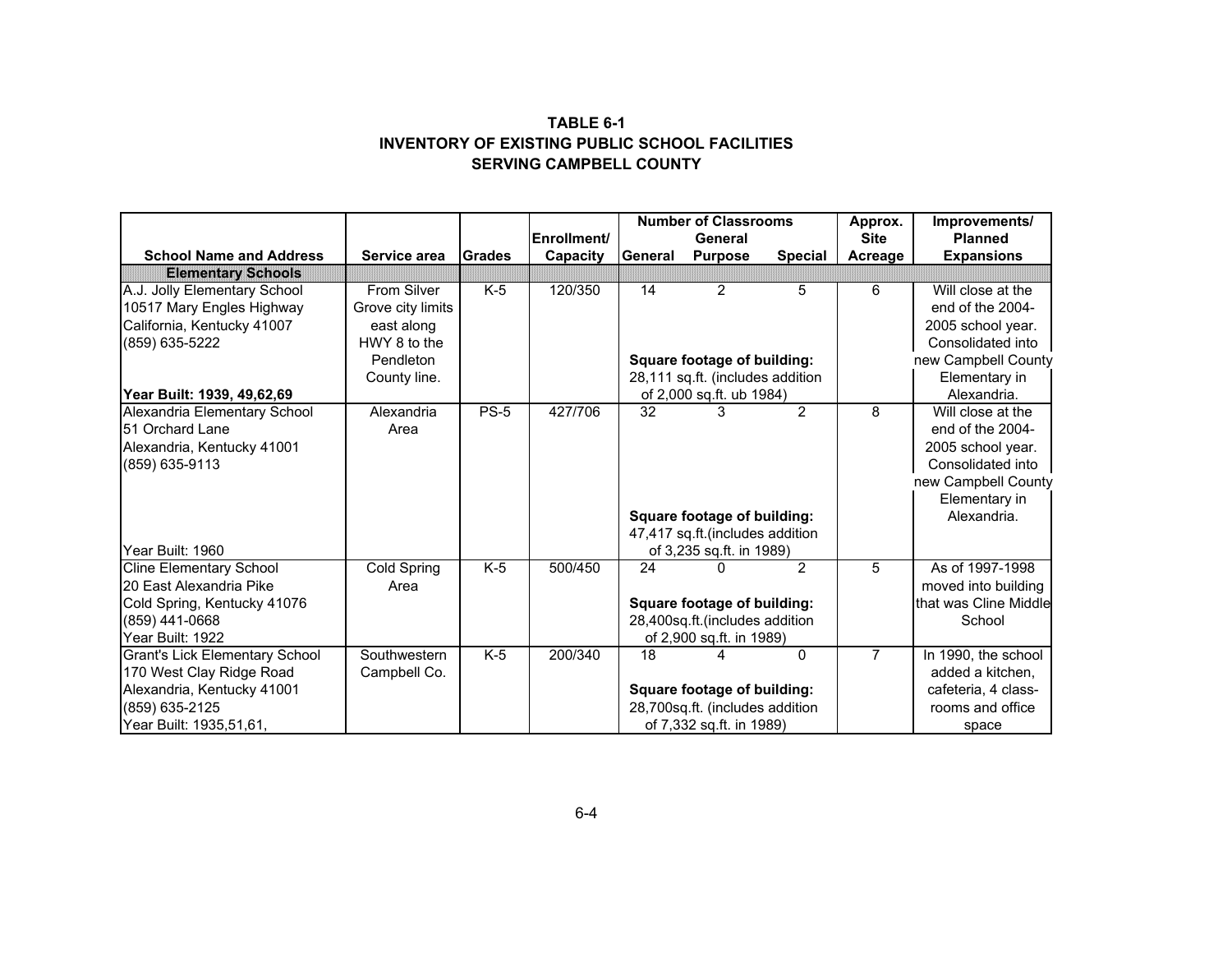## **INVENTORY OF EXISTING PUBLIC SCHOOL FACILITIES SERVING CAMPBELL COUNTY TABLE 6-1 (Continued)**

|               |                                                                                                                                                              |                                                                                                 | <b>Number of Classrooms</b>                                 |                     |                                                       | Approx.                                                                                                                                                                                                            | Improvements/                |
|---------------|--------------------------------------------------------------------------------------------------------------------------------------------------------------|-------------------------------------------------------------------------------------------------|-------------------------------------------------------------|---------------------|-------------------------------------------------------|--------------------------------------------------------------------------------------------------------------------------------------------------------------------------------------------------------------------|------------------------------|
|               |                                                                                                                                                              |                                                                                                 |                                                             |                     |                                                       |                                                                                                                                                                                                                    | <b>Planned</b>               |
|               |                                                                                                                                                              |                                                                                                 |                                                             |                     |                                                       |                                                                                                                                                                                                                    | <b>Expansions</b>            |
|               |                                                                                                                                                              |                                                                                                 |                                                             |                     |                                                       |                                                                                                                                                                                                                    | Constructed an               |
|               |                                                                                                                                                              |                                                                                                 |                                                             |                     |                                                       |                                                                                                                                                                                                                    | additional 1,740 sq.ft.      |
|               |                                                                                                                                                              |                                                                                                 |                                                             |                     |                                                       |                                                                                                                                                                                                                    | in 1989.                     |
|               |                                                                                                                                                              |                                                                                                 |                                                             |                     |                                                       |                                                                                                                                                                                                                    |                              |
|               |                                                                                                                                                              |                                                                                                 |                                                             |                     |                                                       |                                                                                                                                                                                                                    |                              |
|               |                                                                                                                                                              |                                                                                                 |                                                             |                     |                                                       |                                                                                                                                                                                                                    |                              |
| South         | $K-5$                                                                                                                                                        | 492/700                                                                                         | 21                                                          | 2                   | 6                                                     | 18                                                                                                                                                                                                                 | Reiley Elementary            |
| Alexandria to |                                                                                                                                                              |                                                                                                 |                                                             |                     |                                                       |                                                                                                                                                                                                                    | was established in           |
| Grant's Lick  |                                                                                                                                                              |                                                                                                 | <b>Square footage of building:</b>                          |                     |                                                       |                                                                                                                                                                                                                    | the former Reiley            |
|               |                                                                                                                                                              |                                                                                                 | 45,306 sq.ft.                                               |                     |                                                       |                                                                                                                                                                                                                    | Middle School                |
|               |                                                                                                                                                              |                                                                                                 |                                                             |                     |                                                       |                                                                                                                                                                                                                    | Facility in 1997.            |
|               |                                                                                                                                                              |                                                                                                 |                                                             |                     |                                                       |                                                                                                                                                                                                                    |                              |
|               |                                                                                                                                                              |                                                                                                 |                                                             |                     |                                                       |                                                                                                                                                                                                                    |                              |
|               |                                                                                                                                                              |                                                                                                 |                                                             |                     |                                                       |                                                                                                                                                                                                                    | Cline Middle School          |
|               |                                                                                                                                                              |                                                                                                 |                                                             |                     |                                                       |                                                                                                                                                                                                                    | and Reiley Middle            |
|               |                                                                                                                                                              |                                                                                                 |                                                             |                     |                                                       |                                                                                                                                                                                                                    | School merged to             |
|               |                                                                                                                                                              |                                                                                                 | Square footage of building:                                 |                     |                                                       |                                                                                                                                                                                                                    | form Campbell                |
|               |                                                                                                                                                              |                                                                                                 |                                                             |                     |                                                       |                                                                                                                                                                                                                    | <b>County Middle</b>         |
|               |                                                                                                                                                              |                                                                                                 |                                                             |                     |                                                       |                                                                                                                                                                                                                    | School (CCMS)                |
|               |                                                                                                                                                              |                                                                                                 |                                                             |                     |                                                       |                                                                                                                                                                                                                    | Opened: 1997-1998            |
|               |                                                                                                                                                              |                                                                                                 |                                                             |                     |                                                       |                                                                                                                                                                                                                    | \$3.1 million                |
|               |                                                                                                                                                              |                                                                                                 |                                                             |                     |                                                       |                                                                                                                                                                                                                    | approved in 1998.            |
|               |                                                                                                                                                              |                                                                                                 |                                                             |                     |                                                       |                                                                                                                                                                                                                    | this will increase the       |
|               |                                                                                                                                                              |                                                                                                 |                                                             |                     |                                                       |                                                                                                                                                                                                                    | number of classrooms         |
|               |                                                                                                                                                              |                                                                                                 |                                                             |                     |                                                       |                                                                                                                                                                                                                    | by 18 (an addition of        |
|               |                                                                                                                                                              |                                                                                                 |                                                             |                     |                                                       |                                                                                                                                                                                                                    | appox. 25,122 sq.ft.,        |
|               |                                                                                                                                                              |                                                                                                 |                                                             |                     |                                                       |                                                                                                                                                                                                                    | plus 2 bathrooms)            |
|               | Service area<br>Highland<br>Heights<br>Area<br>Cold Spring &<br>N. Campbell<br>County Area of<br>Highland<br>Heights and<br>Alexandria<br>Campbell<br>County | Grades<br><b>PS-5</b><br>6th-<br>8th<br>Grades<br>9 <sub>th</sub><br>12 <sub>th</sub><br>Grades | Enrollment/<br>Capacity<br>196/350<br>1068/925<br>1414/1500 | General<br>37<br>85 | General<br><b>Purpose</b><br>8<br>165,460 sq.ft.<br>2 | <b>Special</b><br>Square footage of building:<br>21,944sq.ft. (includes addition<br>of 1,740 sq.ft. in 1989)<br>26<br>16<br>Square footage of building:<br>183,064 (includes addition of<br>25,122 sq.ft. in 1998) | <b>Site</b><br>Acreage<br>31 |